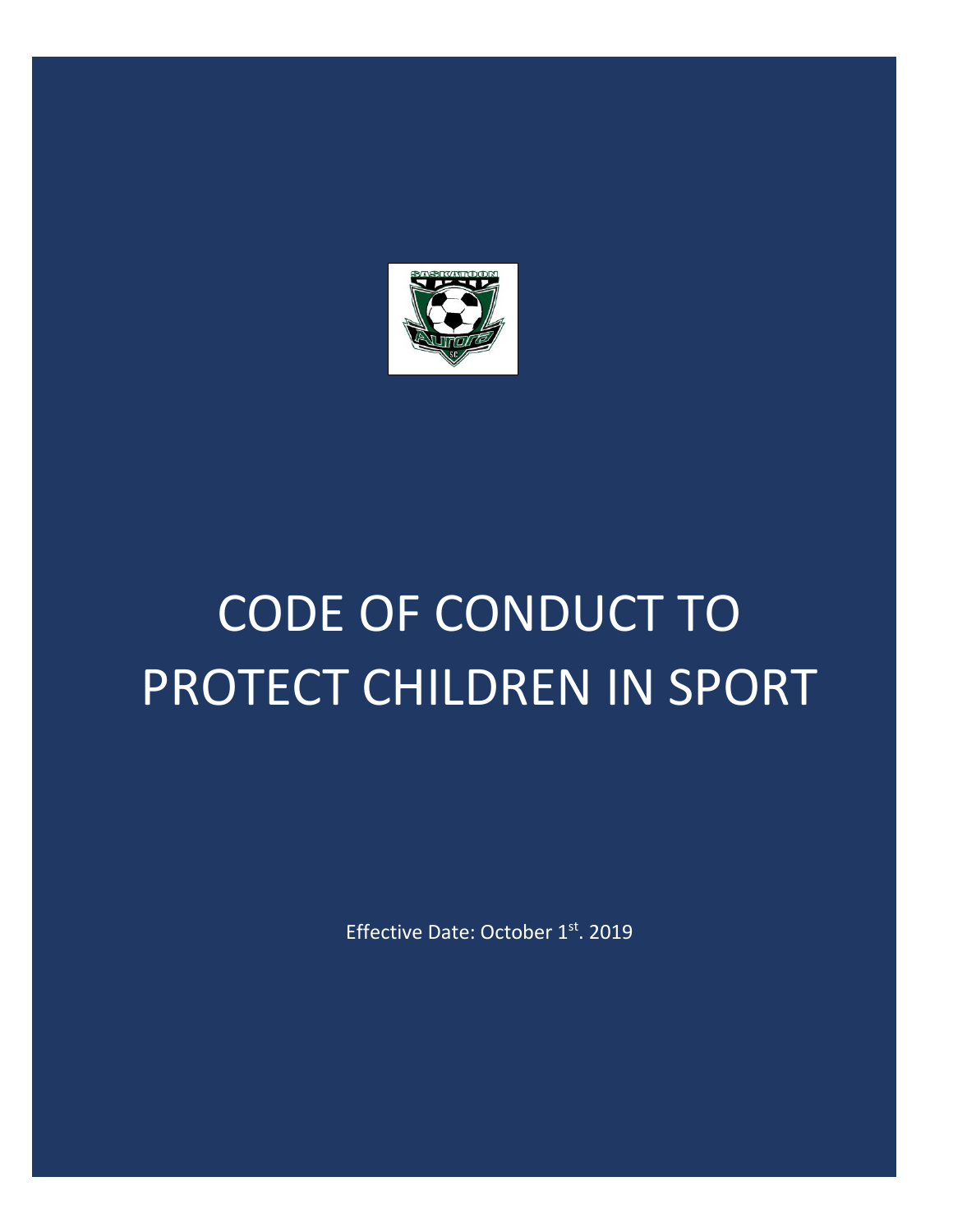### **Introduction**

Aurora Soccer Club Inc. has adopted the following Child Protection Code of Conduct from the Commit to Kids Program, to guide our employees/ volunteers in their interactions with children. The safety, rights and well-being of children we serve are at the core of our daily programs. We nurture supportive relationships with children while balancing and encouraging appropriate boundaries.

#### **Why a Child Protection Code of Conduct is important?**

Our organization is committed to ensuring all children are protected and safe. A Code of Conduct is an important part of creating safe environments for children. The safety, rights and well-being of children participating in our programs is a priority in our daily operations.

The intent of the Code of Conduct is to guide our staff/volunteers in developing healthy relationships with the children involved in sport programs delivered by our organization and to model appropriate boundaries for children as seen in the Aurora Soccer Club Inc. Rule of Two, Abuse and Safety policy, and Aurora Soccer Club Inc. Guide to Interacting with Children and Adolescents.

## **Treating Children With dignity and Maintaining Boundaries**

All staff/volunteers must:

- Treat all children with respect and dignity
- Establish, respect, and maintain appropriate boundaries with all children and families involved in activities or programs delivered by the organization

It is important to monitor your own behaviour towards children and pay close attention to the behaviour of your peers to ensure that behaviour is appropriate and respectful and will be perceived as such by others.

All your interactions and activities with children:

- should be known to, and approved by the board, where applicable, and the parents of the child
- tied to your duties, and
- designed to develop the child's skills in the sport program

Always consider the child's reaction to any activities, conversations, behaviour or other interactions. **If at any time you are in doubt about the appropriateness of your own behaviour or the behaviour of others, you should discuss it with the designated person within your organization (Zone/SYSI).**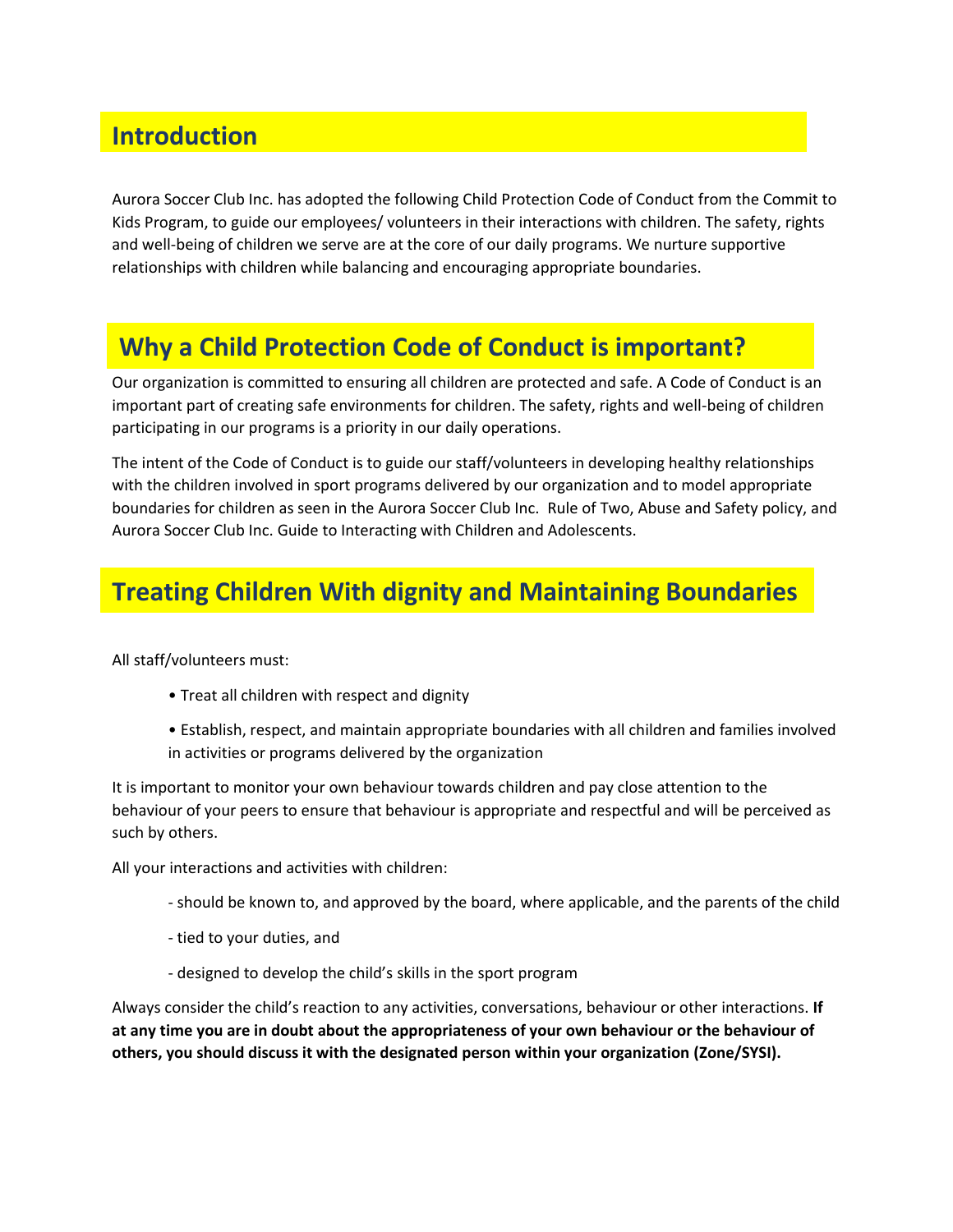Examples of unacceptable behaviour toward a child:

- embarrassing
- shaming
- blaming
- humiliating
- putting them down

#### **General rules of Behaviour**

Staff/volunteers of the organization must not:

• Engage in any sort of physical contact with a child that may make the child or a reasonable observer feel uncomfortable, or that may be seen by a reasonable observer to be violating reasonable boundaries.

• Engage in any communication with a child within or outside of duties with the child, that may make the child uncomfortable or that may be seen by a reasonable observer to be violating reasonable boundaries.

•Must adhere to the policies set out by Aurora Soccer Club Inc. in their Rule of Two, Abuse and Safety policy, and Aurora Soccer Club Inc. Guide to Interacting with Children and Adolescents, including travelling with children.

• Engage in any behaviour that goes against (or appears to go against) the organization's mandate, policies, or Code of Conduct to Protect Children, regardless of whether or not they are serving the organization at that moment

• Conduct their own investigation into allegations or suspicions of potentially illegal or inappropriate behaviour – it is a staff/ volunteer's duty to report the matter to the designated person, Child Welfare Agency, or law enforcement, not to investigate.

#### **What Constitutes Inappropriate Behaviour**

Inappropriate behaviour includes:

- 1. **Inappropriate Communication.** Communication with a child or his/her family outside of the context of duties for the organization, regardless of who initiated the exchange. For example:
	- Personal phone calls not tied to duties with the child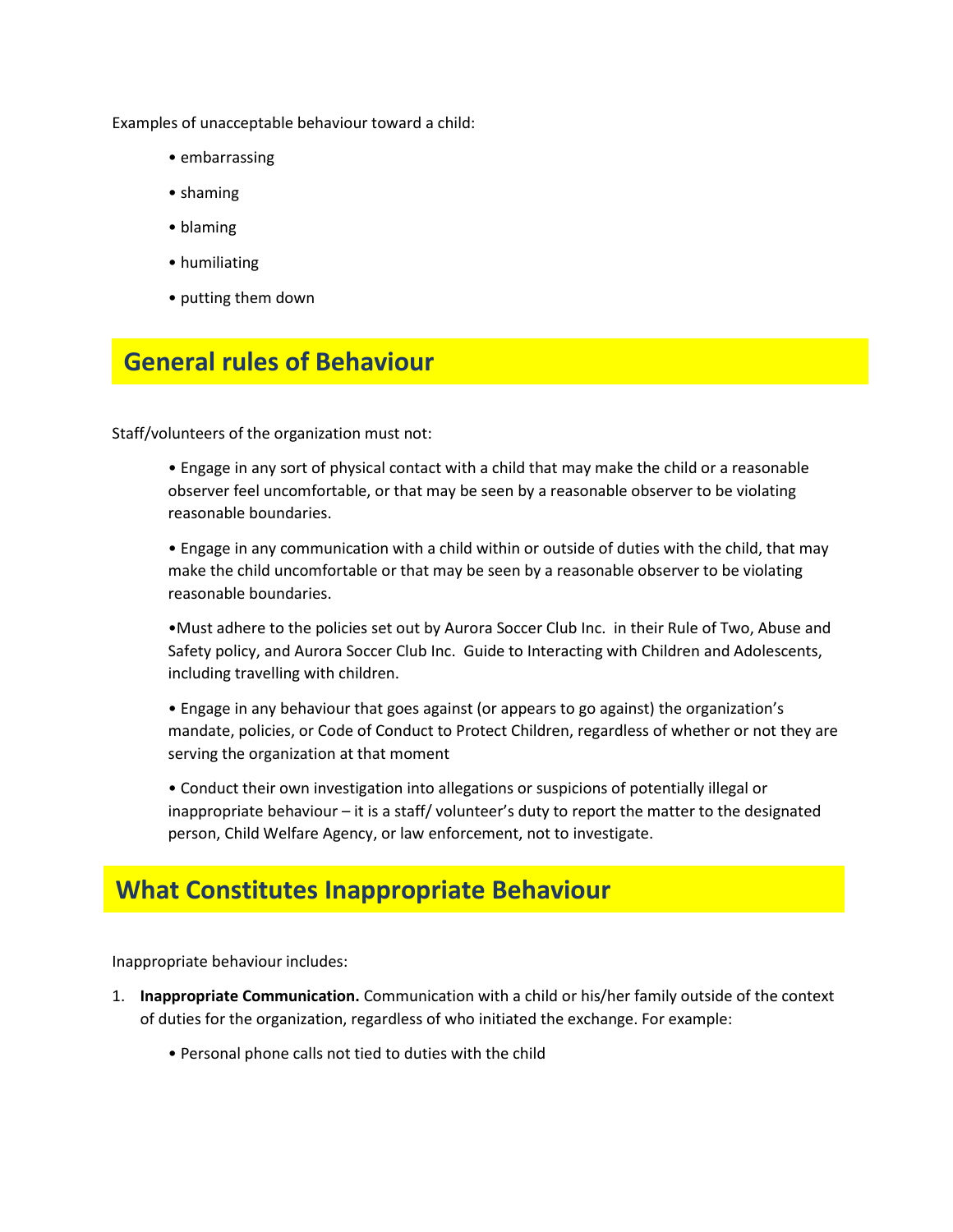• Electronic communications (email, text message, instant message, online chats, social networking including "friending", etc.) not tied to duties with the child

- Personal letters not tied to duties with the child
- Excessive communications (online or offline)
- 2. **Inappropriate Contact.** Spending unauthorized time with a child outside of designated duties with the organization.
- 3. **Favouritism.** Singling out a child or certain children and providing special privileges and attention. (for example, paying a lot of attention to, giving or sending personalized gifts, or allowing privileges that are excessive, unwarranted or inappropriate.)
- 4. **Taking Personal Photos/Videos.** Using a personal cell phone, camera or video to take pictures of a child, or allowing any other person to do so, as well as uploading or copying any pictures you may have taken of a child to the Internet or any personal storage device. Pictures taken as part of your job duties are acceptable, however, the pictures are to remain with the organization and not be used by you in a personal capacity.

Inappropriate behaviour also includes:

- 5. Telling sexual jokes to a child, or making comments to a child that are or is in any way suggestive, explicit or personal.
- 6. Showing a child material that is sexual in nature, including, signs, cartoons, graphic novels, calendars, literature, photographs, screen savers, or displaying such material in plain view of a child, or making such material available to a child
- 7. Intimidating or threatening a child
- 8. 8. Making fun of a child

#### **Inappropriate behaviour will not be tolerated, especially as it relates to the well-being of the children involved in activities or programs delivered by the sport organization.**

Whether or not a particular behavior or action constitutes inappropriate behaviour will be a matter determined by the organization having regard to all of the circumstances, including past behaviour, and allegations or suspicions related to such behaviour.

#### **Reporting Requirements**

All staff and volunteers must report suspected child sexual abuse, inappropriate behaviour or incidents that they become aware of, whether the behaviour or incidents were personally witnessed or not.

Where to report:

- 1. All allegations or suspicions of **potentially illegal behaviour** (for example, child sexual abuse) that a staff/volunteer witnesses first-hand, must be promptly reported to police and/or child welfare.
- 2. To ensure the protection of all children in our care, all allegations or suspicions of **potentially illegal behaviour** that a staff/volunteer learns of must also be promptly reported to police and/or child